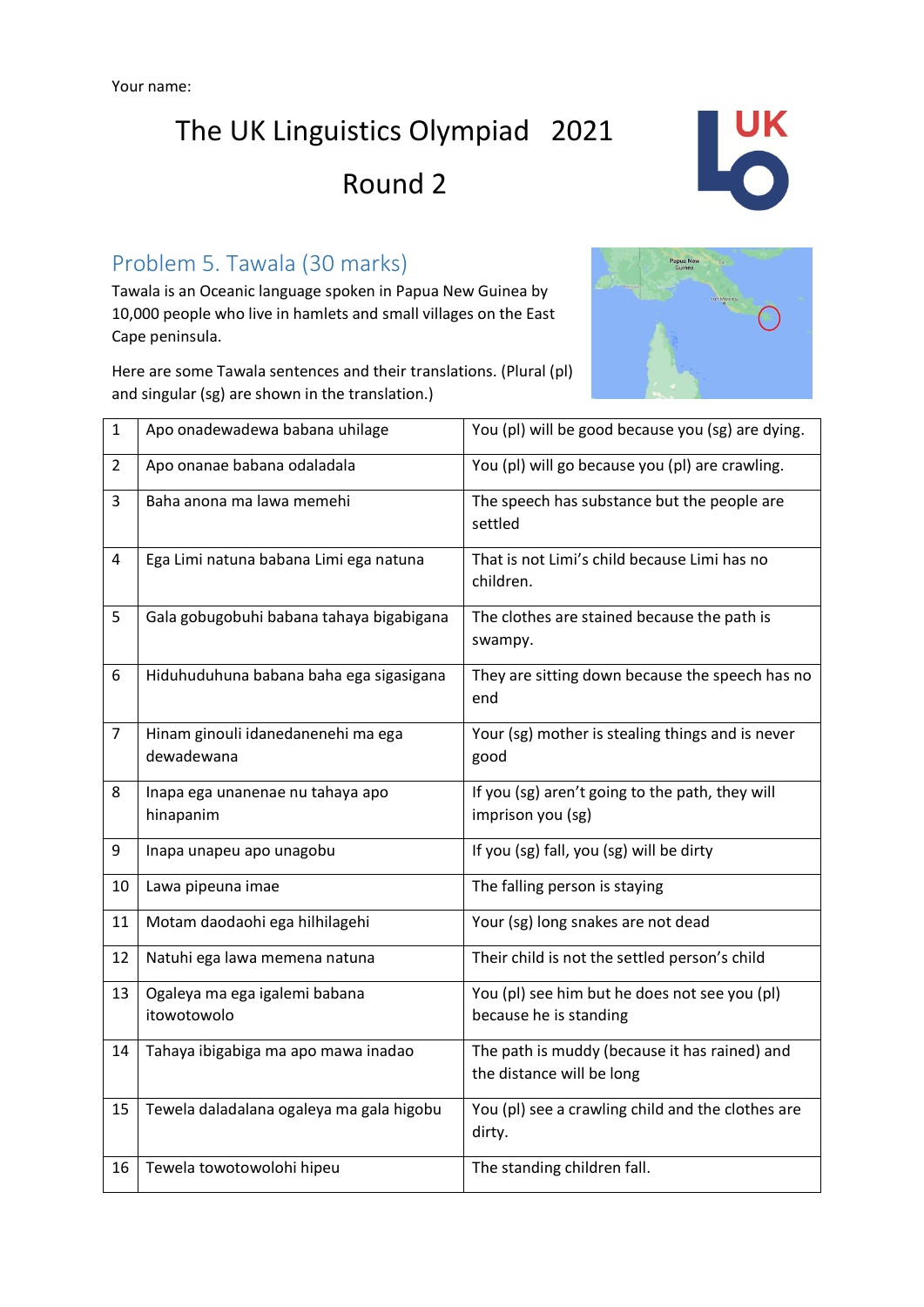

**Q5.1.** Fill the gaps in the table in your answer booklet.

**Q5.2.** Explain your solution in your answer booklet.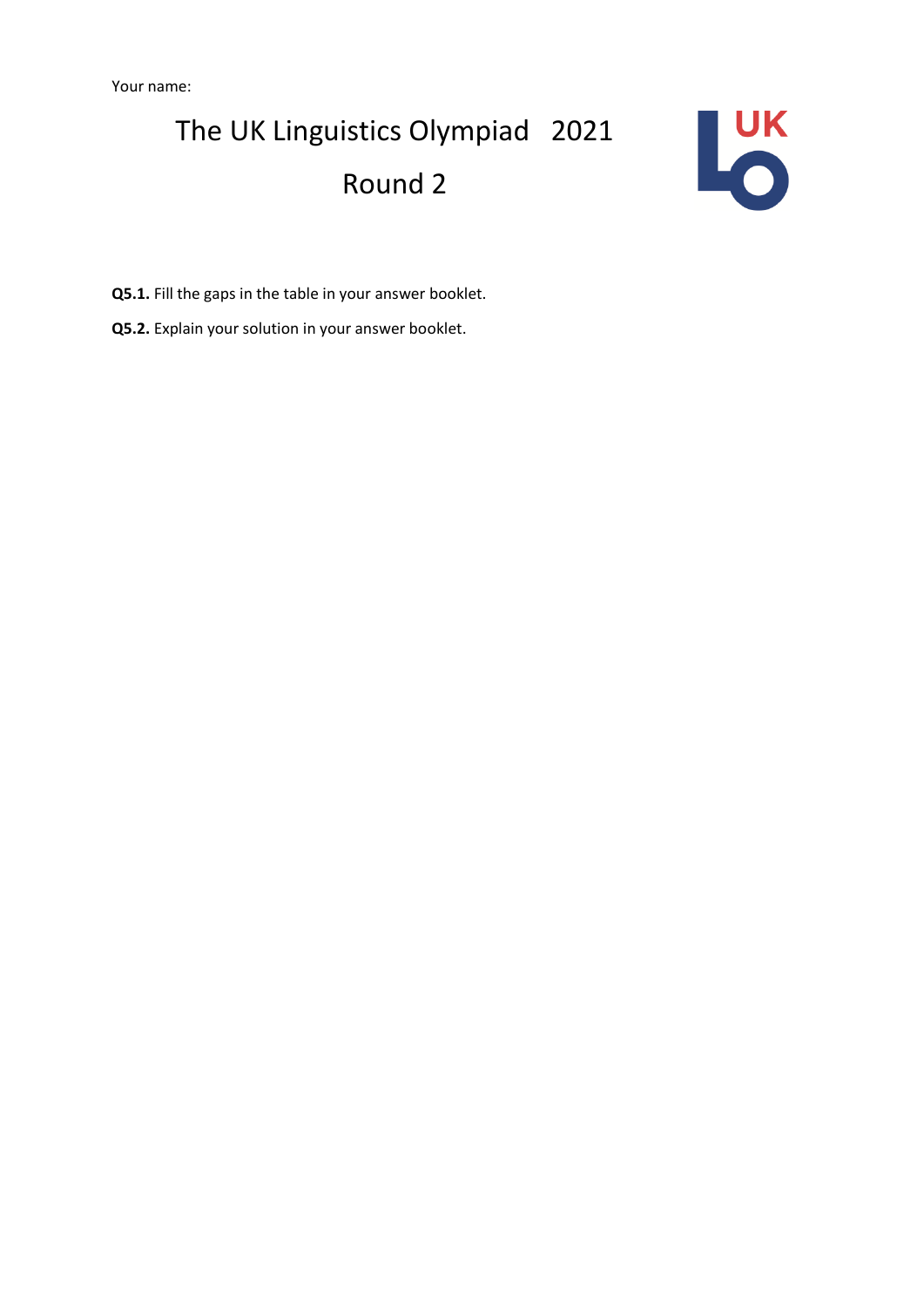The UK Linguistics Olympiad 2021

### Round 2



#### Solution and marking.

Scoring: (max 51)

- Q5.1. (max 28)
	- o A-D: 1 for each correct item separated by +. (max 10)
		- #A: accept *sit* for *sit down*
		- #A: accept *you(pl) .... your snake*
		- #B: accept *stand up* for *stand*  but not *are standing*
		- #B: accept *you(sg) ... you will...*
		- #C: accept *baby* for *child*.
		- #D: accept *down* for *to* but not *will go* for *are going*
	- o E-H: 1 for each completely correct word. No half marks. (max 18)
		- **■** ignore hyphens in the solution below.
		- insist on correct order of words
- Q5.2. Assign marks as shown in the explanation (max 23)
	- o Any solution which includes the correct information should be given marks, regardless of organisation.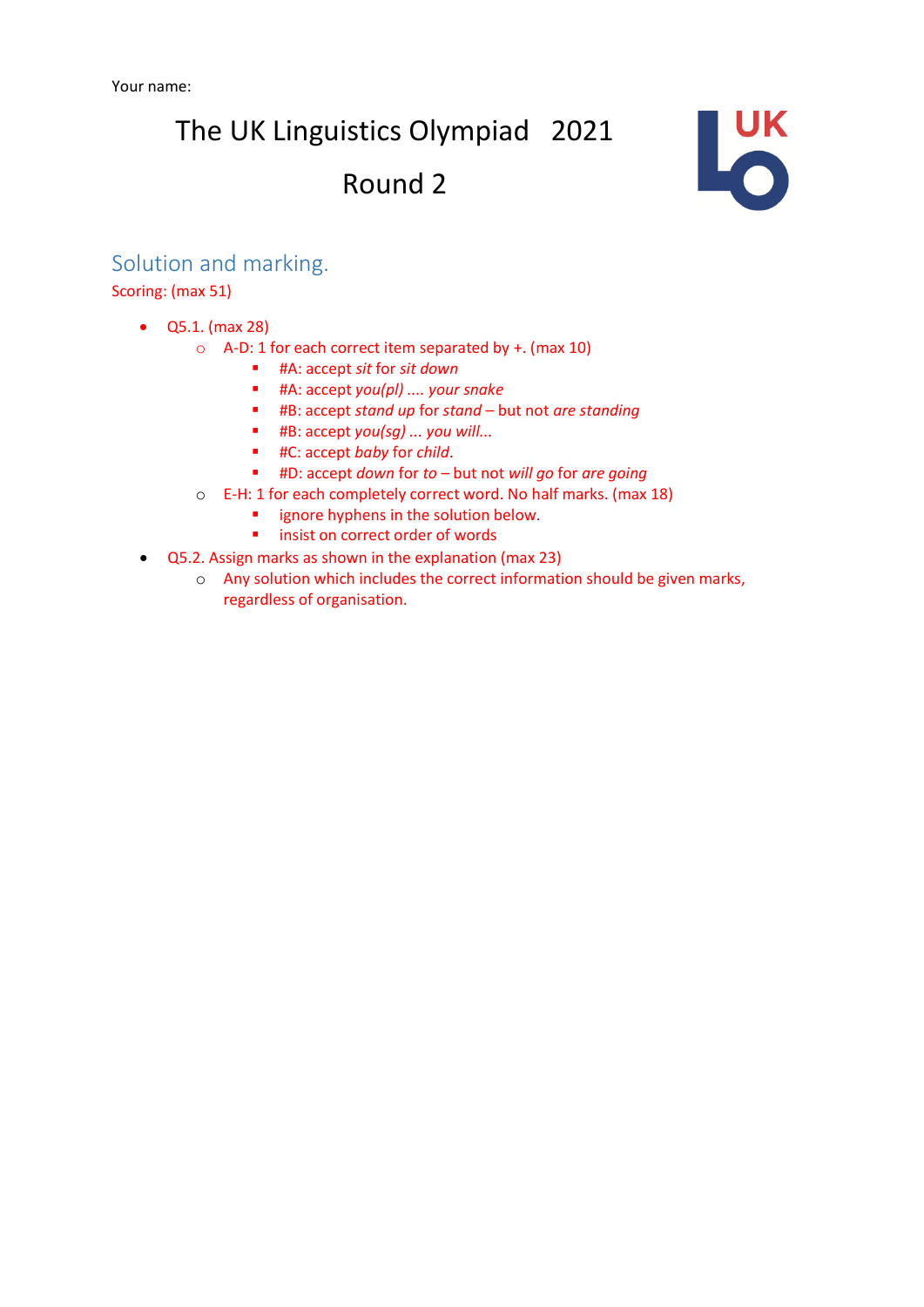The UK Linguistics Olympiad 2021

## Round 2



|              | Tawala                                                 | <b>English</b>                                                                     |
|--------------|--------------------------------------------------------|------------------------------------------------------------------------------------|
| A            | Apo onaduhuna babana motami igobu                      | You (pl) will sit down + because + your (pl)<br>snake is dirty.                    |
| B            | Inapa unatowolo apo unamae                             | If + you (sg) stand, + you (sg) will stay/be<br>staying.                           |
| $\mathsf{C}$ | Tewela hidewadewa ma natum dewadewana                  | The children are (being) good + but + your<br>(sg) child is (always) (being) good. |
| D            | Unenae nu tahaya daodaona                              | You (sg) are going to the long path.                                               |
| E            | Ginouli bigabiga-na o-danena-ya                        | You (pl) steal a swampy thing.                                                     |
| F            | Inapa tahaya i-na-dao apo u-na-gobu                    | If the path is long, you (sg) will be dirty.                                       |
| G            | Limi natu-na meme-na i-hilage ma ega hilhilage-<br>na. | Limi's settled child is dying but is not<br>dead.                                  |
| H            | Tewela daladala-hi ano-hi                              | The crawling children have substance.                                              |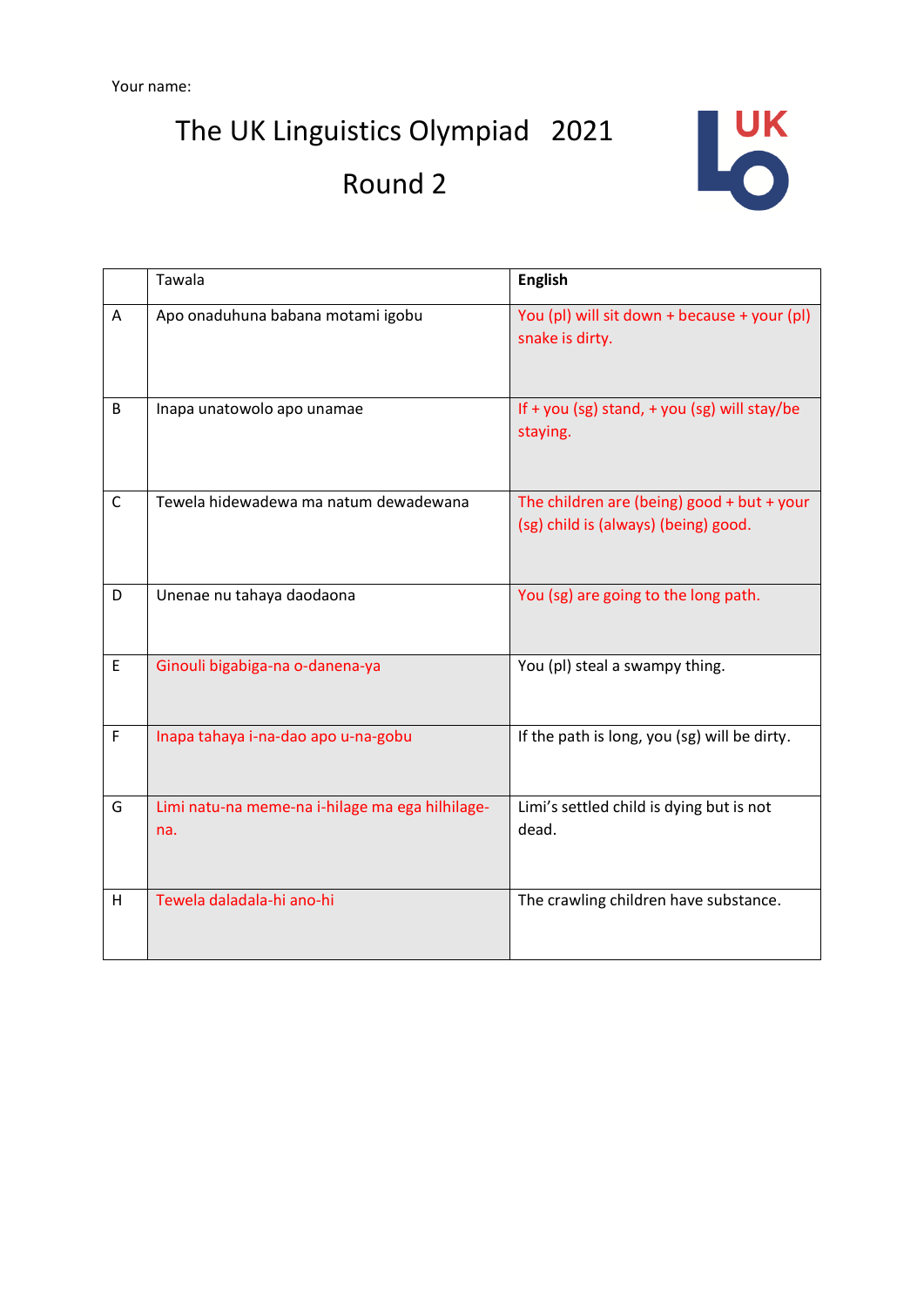

#### **Commentary**

#### **How to solve it.**

Most of the problem is fairly routine (e.g. the syntax and affixes). The main difficulty is the reduplication (doubling), which affects both verbs and equivalents of English adjectives, which we can treat as verbs in Tawala. However, the key is to draw up a table of how the reduplicated forms of verbs behave. At the foot of this explanation is an example of such a table showing all the verbs in the data classified according to whether they are reduplicated or not, and whether they have prefixes for the subject.

#### **Explanation and mark scheme**

#### Nouns. **4 marks**

- Nouns are not marked for number. [1]
- They can be marked for possessor with a suffix: [1]

| 2s | -m                     |
|----|------------------------|
| 3s | -na                    |
| 2p | -mi                    |
| 3p | -hi [1 if all correct] |

• Note that **natu** means *son/daughter*, so is always possessed; **tewela** means *child* more generally, so is not possessed. [1]

#### Verbs. **10 marks**

- All verbs fall into one of two [in reality more] categories:
	- o "active", which here all have a sense of motion or activity: **towolo** *stand,* **dala** *crawl,*  **danene** *steal***, duhuna** *sit,* **nae** *go* [1 for idea, 2 for semantic difference OR list]
	- o and "stative", which describe a state: **hilage** *be dying,* **gobu** *be dirty,* **dao** *be long,*  **mae** *be staying,* **dewadewa** *be (being) good,* **bigabiga** *be muddy* [1 for idea, 2 for semantic diff. OR list]
- All verbs have a reduplicated form. [0.5]
	- o The reduplicated form is often not predictable (as can be seen in the table at the foot of the explanation). [0.5]
	- o Two verbs, **bigabiga** and **dewadewa** are reduplicated in their basic form (where other verbs are unreduplicated) and they do not reduplicate further (where other verbs do). [1]
- Verbs mark their subject with a prefix and their object with a suffix  $[1]$ , as follows:

| 2 <sub>Sg</sub> | u- | -m                     |
|-----------------|----|------------------------|
| 3sg             |    | -va                    |
| 2pl             | ი- | -mi                    |
| 3pl             |    | -hi [1 if all correct] |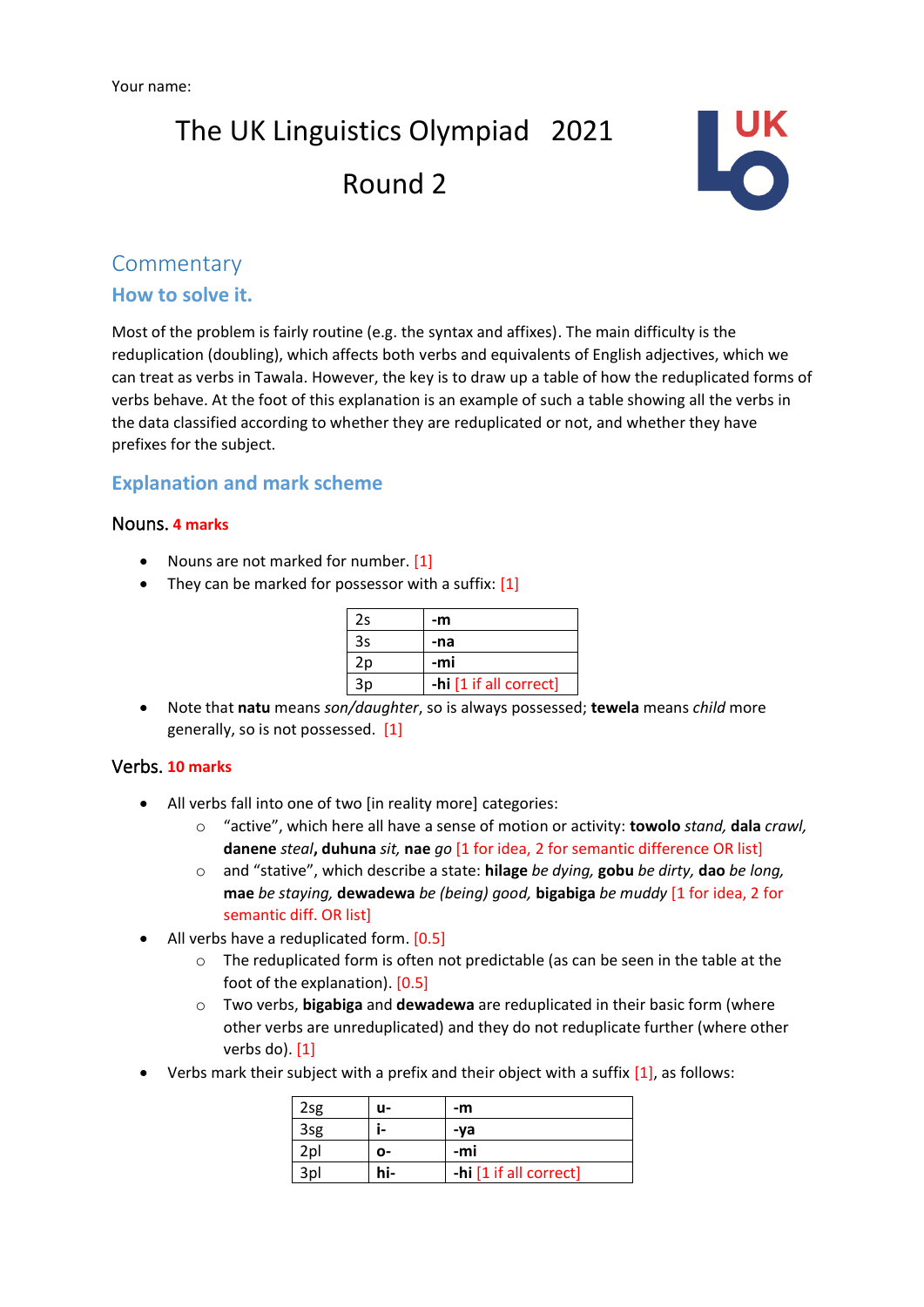

- The reduplicated form of an *active* verb may be used to indicate the durative aspect. [1]
- When a verb follows either **apo** or **inapa**, the verb takes **-na-** after the prefix. [1] [This marks the potential mood.]

#### Adjectives. **4 marks**

- Adjectives are derived from the reduplicated form of verbs. [1]
- Adjectives derived from stative verbs have a more permanent meaning than the root verb (e.g. *be muddy > swampy, be dying > dead, be staying > settled*). [1]
- They take a possessive suffix to agree with the noun they are modifying. [1]
- They can act as a predicate (where they still take a suffix to agree with the noun) but they cannot take **-na-**, so cannot co-occur with either **apo** or **inapa**. [1]

#### Syntax **5 marks**

- The basic word order is SOV, but subject and object can be omitted if marked on the verb.  $[1]$
- Two clauses can be linked by **ma** *and/but* or **babana** *because*, both standing after the first clause, or by **inapa** *if* standing before it. [0.5]
- Adjectives come directly after the noun they are modifying. [0.5]
- Possessed nouns are preceded by their possessors. [0.5]
- A noun N can be directly followed by a possessed noun  $N_P$  in predicate position to mean "N has  $N_P$ ".  $[0.5]$
- **Ega** *not* precedes any part of the clause it is negating. [1]
- **Apo** *will* comes at the start of the clause. [0.5]
- **Nu** *to* precedes the noun. [0.5]